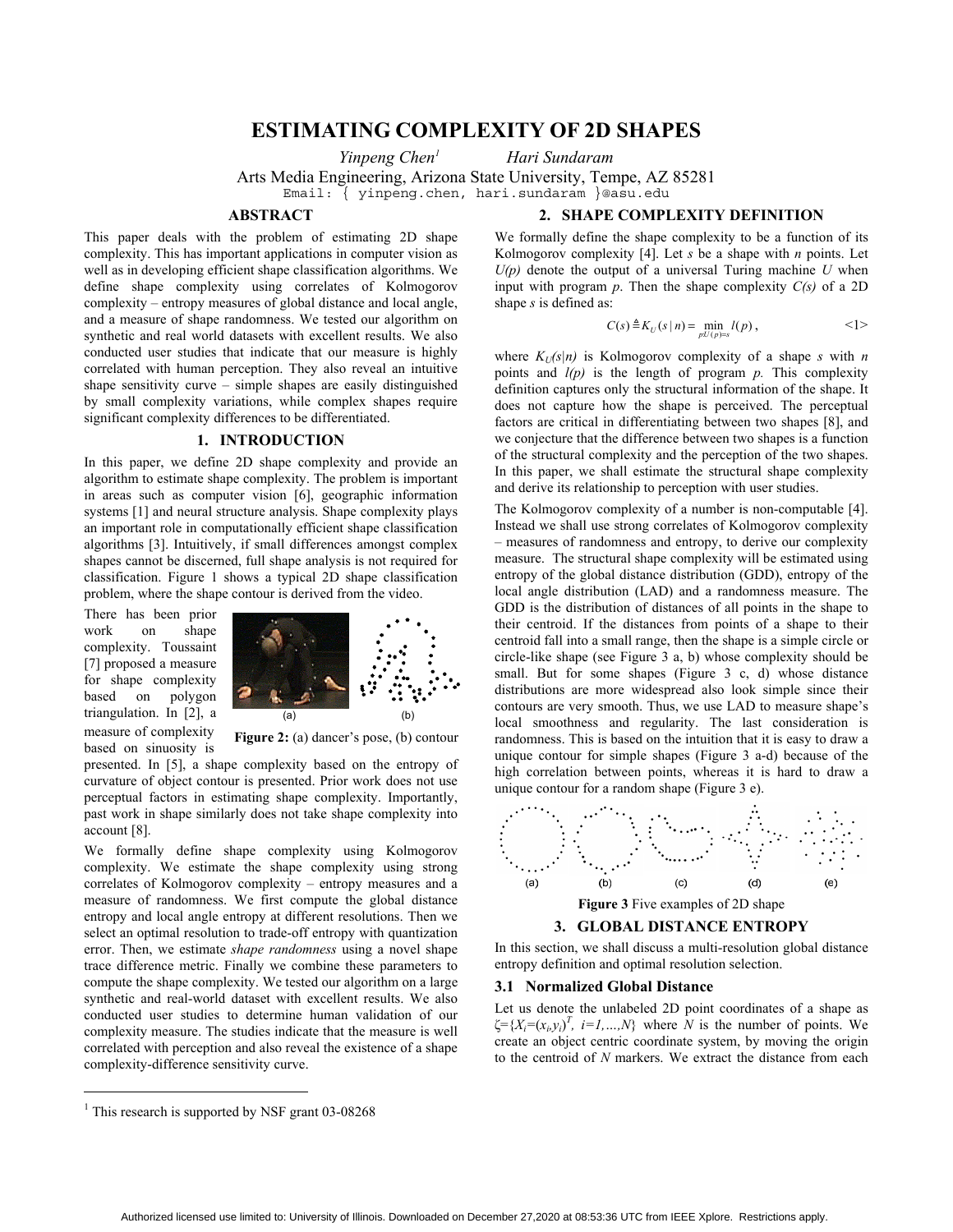marker to the center denoted as  $r_i$  and divide  $r_i$  by the maximum distance to normalize them to interval [0,1] (see Figure 4 (a)).



**Figure 4:** (a) shape in normalized 2D space that is divided into four distance bins. The shape centroid is the origin,  $r_i$  and  $r_j$  are normalized distances of  $i^{th}$  and  $j^{th}$  markers. (b) Distance histogram**.** 

## **3.2 Distance Histogram and Entropy**

The distance values *ri* of the 2D points form an unordered set. This is because the markers do not have any labels associated with them. As the first step towards 2D shape representation, we transform the distance values into a distance histogram. At resolution *J*, we uniformly divide the normalized distance space [0,1] into  $K=2^J$  bins. Thus, the histogram with *J* resolutions –  $h<sub>J</sub>(k)$  is represented as:

$$
h_J(k) = \{r_i \mid r_i \in [\frac{k-1}{2^J}, \frac{k}{2^J}), i = 1, ..., N\} \mid, 1 \le k \le 2^J, \qquad \langle 2 \rangle
$$

where  $N$  is the number of points and  $|\cdot|$  is cardinality (set size) operator. Figure 4 (a) shows the case where the normalized 2D space is divided into 4 distance bins and Figure 4 (b) shows the distance histogram based on this division where  $J=2$ ,  $h_2(I)$ ,  $h_2(2)$ ,  $h_2(3)$  and  $h_2(4)$  are the number of points in the four bins.

With distance histogram, we can easily estimate the pdf of distance distribution  $p_J(k)$  at resolution *J* by dividing  $h_J(k)$  by *N*. Thus, we can define the distance entropy at resolution *J* as:

$$
H_{J,dist} = -\sum_{k=1}^{2^j} p_J(k) \cdot \log_2[p_J(k)] \qquad \qquad \leq 3 > \qquad
$$

where *HJ,dist* is distance entropy at resolution *J*.

#### **3.3 Resolution Selection**

In this section, we shall show how to select optimal resolution. In Eq.<3>, it is observed that distance entropy is a function of resolution *J* or number of bins. We need to select an optimal resolution  $J^*$  and compute the distance entropy at this resolution. Our selection algorithm is based on distance entropy (eq.<3>) and quantization error. We first discuss quantization error and then define a cost function to select resolution.

Let us denote  $Q_J[\cdot]$  as quantization operator and  $V_{k,J}=[(k-1)/2^J]$ ,  $k/2^j$   $1 \le k \le 2^j$  as the k<sup>th</sup> quantization level at resolution *J*. Thus, given a distance  $r_i$ , we have:

$$
Q_J[r_i] = k, if \quad r_i \in V_{k,J} \tag{4}
$$

Hence, given a distance set of a shape  $R = {r_i}$ , we compute quantization values  $\mu_{k,J}$  at resolution *J* by:

$$
\mu_{k,J} = \frac{1}{|\xi_k|} \sum_{r \in \xi_k} r_i, \ \xi_k = \{r_i \mid r_i \in V_{k,J}\}, 1 \le k \le 2^J
$$
  $\le 5>$ 

where  $\zeta_k$  is a subset of *R* in which each component falls into  $V_{k,J}$ . Based on quantization level  $V_{kJ}$  and quantization value  $\mu_{kJ}$ , the quantization error at resolution *J* is represented as follows:

$$
e_{J,dist} = \sqrt{\frac{1}{N} \sum_{i=1}^{N} (r_i - \mu_{Q_J[r_i],J})^2}, \qquad \qquad \leq 6 >
$$

As resolution *J* increases, the distance entropy will increase while quantization error will decrease since the space is divided more finely. Thus we define a cost function to trade-off entropy with quantization error:

$$
f_{dist}(J) = \frac{H_{J,dist}}{\log_2 N} + \frac{e_{J,dist}}{e_{\max}},
$$
  $\langle 7 \rangle$ 

where  $H_{J,dist}$  and  $e_{J,dist}$  are distance entropy and quantization error at resolution *J* respectively. The cost function is then the sum of normalized entropy and normalized quantization error in which *log2N* is the maximum distance entropy for a shape with *N* points and *emax* is a constant which represents the maximum possible quantization error over all resolutions. Using cost function Eq.<7>, we select the resolution with minimum cost as the optimum resolution *J\**, and define the cost value at resolution *J\** as the *global distance factor*  $C_{\text{dist}}^e$  of shape complexity:

$$
C_{dist}^e = \min_j[f_{dist}(j)].
$$
  $<8>$ 

# **4. LOCAL ANGLE ENTROPY**

## **4.1 Local Angle**

For each point  $X_i = (x_i, y_i)^T$ , we extract a local angle based on neighbor points by using following procedures (also ref. Figure 5). This is important for general point sets, when the shape contour is not known.

- 1. Search for the nearest neighbor of  $X_i$ , denote it as  $X_{i,nnl}$ .
- 2. Compute the prediction point based on  $X_i$  and  $X_{i,nnl}$  by:

$$
X_{i,p} = \begin{bmatrix} x_{i,p} \\ y_{i,p} \end{bmatrix} = \begin{bmatrix} x_i + (x_i - x_{i, mn1}) \\ y_i + (y_i - y_{i, mn1}) \end{bmatrix},
$$
  $<9>$ 

Search for the nearest neighbor of  $X_{i,p}$  from point set  $\left\langle \left\langle X_i, X_{i,mn}\right\rangle \right\rangle$  where  $\left\langle \left\langle = \left\langle X_i = (x_i, y_i) \right\rangle^T, i = 1, ..., N \right\rangle$  and denote it as  $X_{i, mn2}$ . Hence the local angle of point  $X_i$  is defined as:

$$
\theta_{i} = \begin{cases} \angle X_{i,m1} X_{i} X_{i,m2} & \text{if } \angle X_{i,m1} X_{i} X_{i,m2} \le \pi \\ 2\pi - \angle X_{i,m1} X_{i} X_{i,m2} & \text{otherwise} \end{cases} \tag{10}
$$



**Figure 5:** Local angle computation.

## **4.2 Angle Histogram and Entropy**

We represent the local angle information of a shape using angle histogram and represent angle complexity using angle entropy. At resolution *J*, we uniformly divide the angle space  $[0, \pi]$  into  $2^{j}$ bins and represent angle histogram *ηJ(k)* as:

$$
\eta_J(k) = |\Theta_i| \theta_i \in \left[\frac{(k-1)\pi}{2}, \frac{k\pi}{2}, i = 1, ..., N\right], 1 \le k \le 2^J \qquad \le 11>
$$

Similar with section 3.2, we estimate the pdf of angle distribution and define the angle entropy at resolution *J*.

$$
H_{J,angle} = -\sum_{k=1}^{2'} q_J(k) \cdot \log_2[q_J(k)],
$$
  $<12>$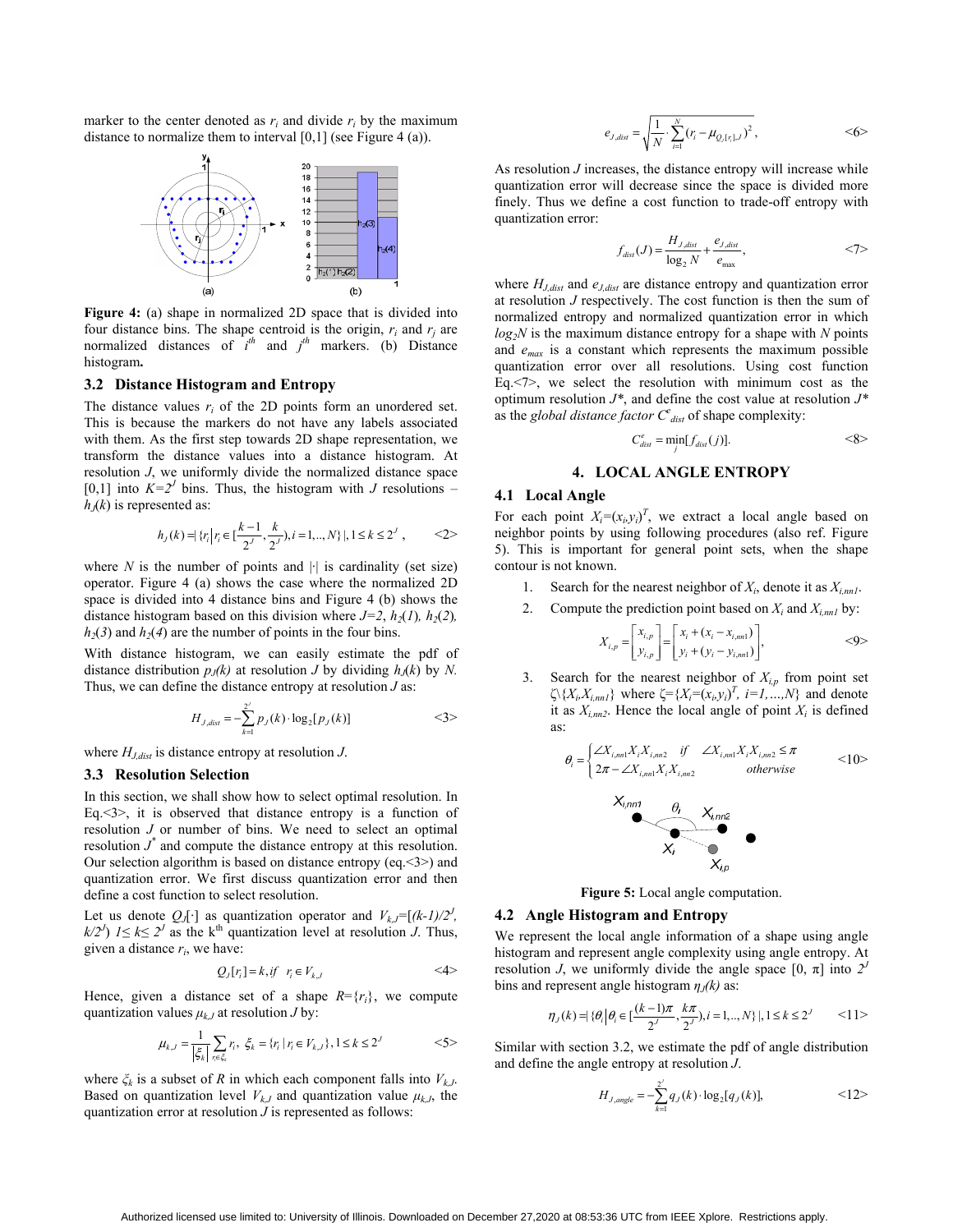where  $q_J(k)$  is the pdf and  $H_{J,angle}$  is angle entropy at resolution *J*.

# **4.3 Resolution Selection**

The resolution selection for local angle follows the same way with resolution selection in computing global distance factor. At each resolution *J*, we compute the cost by:

$$
f_{angle}(J) = \frac{H_{J,angle}}{\log_2 N} + \frac{e_{J,angle}}{e_{\max}} \tag{13}
$$

where  $H_{J,angle}$  and  $e_{J,angle}$  are angle entropy and quantization error at resolution *J* respectively,  $e_{max}$  is a constant ( $e_{max}$  =0.25).

Then we define the *local angle factor* of shape complexity as the minimum cost value over all resolutions:

$$
C_{angle}^e = \min_j[f_{angle}(j)]
$$
  $<14>$ 

## **4.4 Perceptual Smoothness**

We now discuss a measure that explicitly encodes perceptual characteristics of shape. In computer vision it is well known that critical points in a 2D shape are those with large curvature [6]. Note that an entropy based measure (ref. eq. <14>) does not incorporate perception – it treats all angles equally. Thus, we define the perceptual smoothness of a shape using local angles:

$$
P = \frac{1}{N} \sum_{i=1}^{N} \frac{e^{-\theta_i/\pi} - e^{-1}}{1 - e^{-1}} \tag{15}
$$

Where *P* is perceptual smoothness, *N* is number of points of a shape and  $\theta_i$  is local angle on the i<sup>th</sup> point.  $(e^{-\theta i/\pi} - e^{-1})/(1 - e^{-1})$  is the perceptual smoothness on i<sup>th</sup> point which reaches minimum value 0 when  $\theta_i = \pi$  and reaches maximum value 1 when  $\theta_i = 0$ . *P* is in the interval [0,1], the smaller value, the smoother the shape.

## **5. RANDOM TRACES**

We now present an algorithm to compute the random factor of a shape using the distance between two traces through the point set.

#### **5.1 Trace Searching Algorithm**

The trace is a spanning tree of the set, where the edges are constructed using linear prediction. Since a spanning tree has *N-1* edges for a graph with *N* vertices, our algorithm includes *N-1* steps, in each of which we search for a new point and generate a new edge by following three sub-steps: (a) Search for the nearest neighbor  $v_{nnl}$  of a predicted point  $v_p$  obtained by using the previous point and current point  $v_c$  from non-passed points. If the distance between  $v_{nnl}$  and  $v_p$  is less than a threshold  $\delta$ , connect  $v_{nn1}$  and  $v_c$  and goto  $v_{nn1}$ , otherwise goto sub-step b. (b) Search for the nearest neighbor  $v_{nn2}$  of current point  $v_c$ . If the distance between  $v_{nn2}$  and  $v_c$  is less than  $\delta$ , connect  $v_{nn2}$  and  $v_c$  and goto  $v_{nn2}$ , otherwise goto sub-step c. (c) Search for a passed point  $v^*$  with minimum distance between itself to its nearest neighbor  $v_{nn3}$  from non-passed points, connect  $v^*$  and  $v_{nn3}$  and goto  $v_{nn3}$ .

We represent the spanning tree by an  $N^*N$  matrix *A*. If the i<sup>th</sup> and  $j<sup>th</sup>$  points are connected in spanning tree,  $A(i,j)=1$ , otherwise  $A(i,j)=0$ . A trace for a truly random set will in general, depends upon the starting point. However, for regular shapes the difference between two traces starting from different points is very small – nearly independent of the starting point. This is because each point is highly correlated with its neighbors. For non-regular shapes, if two starting points are near each other, the difference between two traces can be small. But if two starting points are far away, the corresponding trace difference is large.

Hence we select the two points with maximum distance as the starting points to reduce their correlations.

#### **5.2 Trace Distance**

In order to quantize the difference between two traces, a distance metric is needed to compute trace distance. We define the trace distance as the  $L^1$  distance between two trace matrices:

$$
d(A_1, A_2) = \frac{1}{4 \cdot (N-1)} \sum_{i=1}^{N} \sum_{j=1}^{N} |A_1(i, j) - A_2(i, j)|, \qquad \qquad \leq 16 >
$$

Where  $A_1$  and  $A_2$  are two trace matrices, N is number of points.

Hence, the random factor of shape complexity is defined as the distance between two traces starting from two points with maximum distance:

$$
R = d(A_{s_1}, A_{s_2}), \qquad \qquad \leq 17>
$$

where *R* is random factor,  $A_{s1}$  and  $A_{s2}$  are matrices of traces starting from two points  $s_1$ ,  $s_2$  with maximum distance respectively. In Figure 6, random traces of two shapes are shown. We can observe that the difference between two traces of regular shape and its corresponding random factor *R* is very small, whereas a random shape has large difference between two traces which results in large random factor.



**Figure 6** Random Trace for. (a) a simple regular shape, (b) a random shape. The solid triangles are staring points.

## **6. THE SHAPE COMPLEXITY MEASURE**

We now present our shape complexity measure that incorporates measures of global distance entropy (*Ce dis*), local angle entropy  $(C<sup>e</sup><sub>angle</sub>)$ , perceptual smoothness  $(P)$  and the randomness measure (*R*). The global distance entropy, local angle entropy and perceptual smoothness have significant correlation to shape's structure. The random factor *R* tells us about stability of the structure. Random shapes can have widely different traces, while for non-random shapes, since each point is highly correlated with its neighbors, the trace is easy to find and stable. Therefore, we define the shape complexity in the form – *(1+R)\*C(structural complexity)*.

In order to define the regularity based on  $C_{dis}^e$ ,  $C_{angle}^e$  and *P*, a weight must be assigned to each of these parameters. Intuitively, if there are several descriptors to represent a shape, the simplest descriptor plays the most important role in determining shape simplicity. Thus,  $\min(C_{dis}^e, \ C_{angle}^e)$  has larger weight than  $\max(C_{\text{dis}}^e, C_{\text{angle}}^e)$ . And the importance of *P* is between the  $\min(C^e_{\text{dis}}, C^e_{\text{angle}})$  and  $\max(C^e_{\text{dis}}, C^e_{\text{angle}})$ .

Based on these considerations, we define the structural complexity of a shape as follows:

$$
C = (1+R) \cdot (\alpha_1 \cdot \min(C_{dist}^e, C_{angle}^e) + \alpha_2 \cdot \max(C_{dist}^e, C_{angle}^e) + \alpha_3 \cdot P) \n\alpha_1 + \alpha_2 + \alpha_3 = 1, \quad \alpha_1 \ge \alpha_3 \ge \alpha_2
$$

where *C* is shape complexity,  $C^e_{\text{dist}}$  and  $C^e_{\text{angle}}$  are global distance factor and local angle factor respectively, *R* is random factor, *P* is perceptual smoothness,  $\alpha_1$ ,  $\alpha_2$  and  $\alpha_3$  are three constant weights between 0 and 1. In this paper we selected  $\alpha_1 = 0.6$ ,  $\alpha_2 = 0.07$ , and